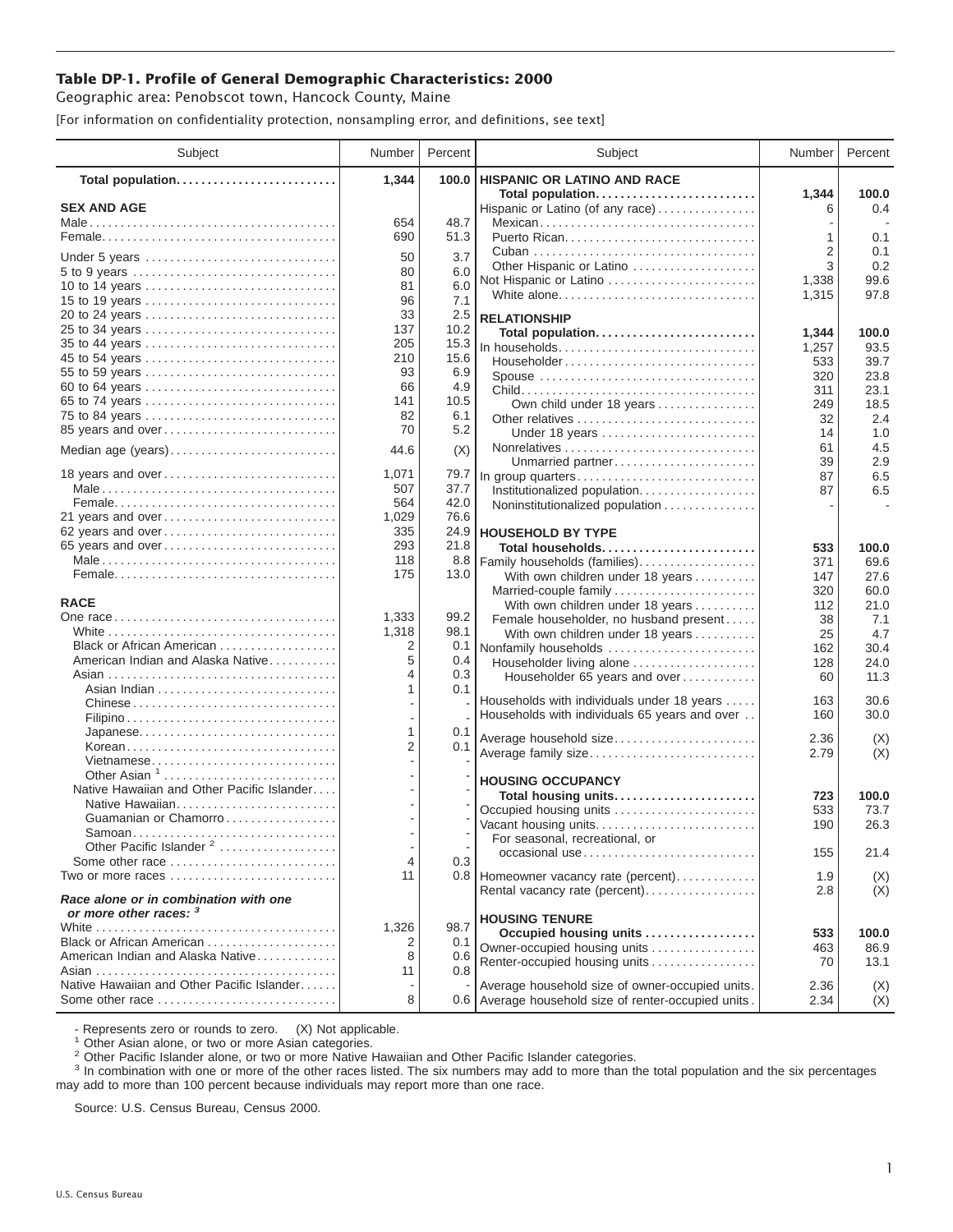## **Table DP-2. Profile of Selected Social Characteristics: 2000**

Geographic area: Penobscot town, Hancock County, Maine

[Data based on a sample. For information on confidentiality protection, sampling error, nonsampling error, and definitions, see text]

| Subject                                                                       | Number      | Percent      | Subject                                                                   | Number         | Percent     |
|-------------------------------------------------------------------------------|-------------|--------------|---------------------------------------------------------------------------|----------------|-------------|
| <b>SCHOOL ENROLLMENT</b>                                                      |             |              | <b>NATIVITY AND PLACE OF BIRTH</b>                                        |                |             |
| Population 3 years and over                                                   |             |              | Total population                                                          | 1,344          | 100.0       |
| enrolled in school                                                            | 271         |              |                                                                           | 1,323          | 98.4        |
| Nursery school, preschool                                                     | 14          | 5.2          | Born in United States                                                     | 1,301          | 96.8        |
| Kindergarten                                                                  | 5           | 1.8          | State of residence                                                        | 844            | 62.8        |
| Elementary school (grades 1-8)                                                | 137         | 50.6         | Different state                                                           | 457            | 34.0        |
| High school (grades 9-12)                                                     | 71          | 26.2         | Born outside United States                                                | 22             | 1.6         |
| College or graduate school                                                    | 44          |              |                                                                           | 21             | 1.6         |
|                                                                               |             |              | Entered 1990 to March 2000                                                | 3              | 0.2         |
| <b>EDUCATIONAL ATTAINMENT</b>                                                 |             |              | Naturalized citizen                                                       | 11             | 0.8         |
| Population 25 years and over<br>Less than 9th grade                           | 1,008<br>33 | 100.0<br>3.3 |                                                                           | 10             | 0.7         |
| 9th to 12th grade, no diploma                                                 | 80          | 7.9          | <b>REGION OF BIRTH OF FOREIGN BORN</b>                                    |                |             |
| High school graduate (includes equivalency)                                   | 358         | 35.5         | Total (excluding born at sea)                                             | 21             | 100.0       |
| Some college, no degree                                                       | 220         | 21.8         |                                                                           | 19             | 90.5        |
| Associate degree                                                              | 57          | 5.7          |                                                                           |                |             |
| Bachelor's degree                                                             | 187         | 18.6         |                                                                           |                |             |
| Graduate or professional degree                                               | 73          | 7.2          |                                                                           |                |             |
|                                                                               |             |              |                                                                           |                |             |
| Percent high school graduate or higher<br>Percent bachelor's degree or higher | 88.8        | (X)<br>(X)   | Northern America                                                          | 2              | 9.5         |
|                                                                               | 25.8        |              | <b>LANGUAGE SPOKEN AT HOME</b>                                            |                |             |
| <b>MARITAL STATUS</b>                                                         |             |              | Population 5 years and over                                               | 1,289          | 100.0       |
| Population 15 years and over                                                  | 1,126       | 100.0        | English only                                                              | 1,263          | 98.0        |
| Never married                                                                 | 210         | 18.7         | Language other than English                                               | 26             | 2.0         |
| Now married, except separated                                                 | 712         | 63.2         | Speak English less than "very well"                                       | 11             | 0.9         |
| Separated                                                                     | 6           | 0.5          | Spanish                                                                   |                |             |
|                                                                               | 99          | 8.8          | Speak English less than "very well"                                       |                |             |
|                                                                               | 71          | 6.3          | Other Indo-European languages                                             | 26             | 2.0         |
|                                                                               | 99          | 8.8          | Speak English less than "very well"                                       | 11             | 0.9         |
|                                                                               | 48          | 4.3          | Asian and Pacific Island languages<br>Speak English less than "very well" |                |             |
| <b>GRANDPARENTS AS CAREGIVERS</b>                                             |             |              |                                                                           |                |             |
| Grandparent living in household with                                          |             |              | <b>ANCESTRY (single or multiple)</b>                                      |                |             |
| one or more own grandchildren under                                           |             |              | Total population                                                          | 1,344          | 100.0       |
|                                                                               | 18          | 100.0        | Total ancestries reported                                                 | 1,291          | 96.1        |
| Grandparent responsible for grandchildren                                     | 7           | 38.9         |                                                                           |                |             |
|                                                                               |             |              |                                                                           | 5              | 0.4         |
| <b>VETERAN STATUS</b>                                                         |             |              |                                                                           | 6              | 0.4         |
| Civilian population 18 years and over                                         | 1,063       | 100.0        |                                                                           | 21             | 1.6<br>23.5 |
| Civilian veterans                                                             | 163         | 15.3         | French (except Basque) <sup>1</sup>                                       | 316<br>61      | 4.5         |
|                                                                               |             |              | French Canadian <sup>1</sup>                                              | 50             | 3.7         |
| <b>DISABILITY STATUS OF THE CIVILIAN</b>                                      |             |              |                                                                           | 92             | 6.8         |
| NONINSTITUTIONALIZED POPULATION                                               |             |              |                                                                           | 3              | 0.2         |
| Population 5 to 20 years                                                      | 256<br>21   | 100.0        |                                                                           | 6              | 0.4         |
| With a disability                                                             |             | 8.2          | $Irish1, , , , , , , , , ,$                                               | 133            | 9.9         |
| Population 21 to 64 years                                                     | 743         | 100.0        |                                                                           | 43             | 3.2         |
| With a disability                                                             | 128         | 17.2         |                                                                           | 2              | 0.1         |
|                                                                               | 62.5        | (X)          | Norwegian                                                                 | 11             | 0.8         |
|                                                                               | 615<br>77.9 | 82.8         |                                                                           | 24             | 1.8         |
| Percent employed                                                              |             | (X)          |                                                                           | 9              | 0.7         |
| Population 65 years and over                                                  | 200         | 100.0        |                                                                           | $\overline{2}$ | 0.1         |
| With a disability                                                             | 80          | 40.0         |                                                                           | 19<br>77       | 1.4         |
| <b>RESIDENCE IN 1995</b>                                                      |             |              |                                                                           | 7              | 5.7<br>0.5  |
| Population 5 years and over                                                   | 1,289       | 100.0        | Subsaharan African                                                        |                |             |
| Same house in 1995                                                            | 800         | 62.1         |                                                                           | 24             | 1.8         |
| Different house in the U.S. in 1995                                           | 485         | 37.6         |                                                                           | 6              | 0.4         |
| Same county                                                                   | 281         | 21.8         |                                                                           | 11             | 0.8         |
|                                                                               | 204         | 15.8         | United States or American                                                 | 235            | 17.5        |
|                                                                               | 99          | 7.7          |                                                                           | 11             | 0.8         |
| Different state                                                               | 105         | 8.1          | West Indian (excluding Hispanic groups)                                   |                |             |
| Elsewhere in 1995                                                             | 4           | 0.3          | Other ancestries                                                          | 117            | 8.7         |

-Represents zero or rounds to zero. (X) Not applicable. 1 The data represent a combination of two ancestries shown separately in Summary File 3. Czech includes Czechoslovakian. French includes Alsatian. French Canadian includes Acadian/Cajun. Irish includes Celtic.

Source: U.S. Bureau of the Census, Census 2000.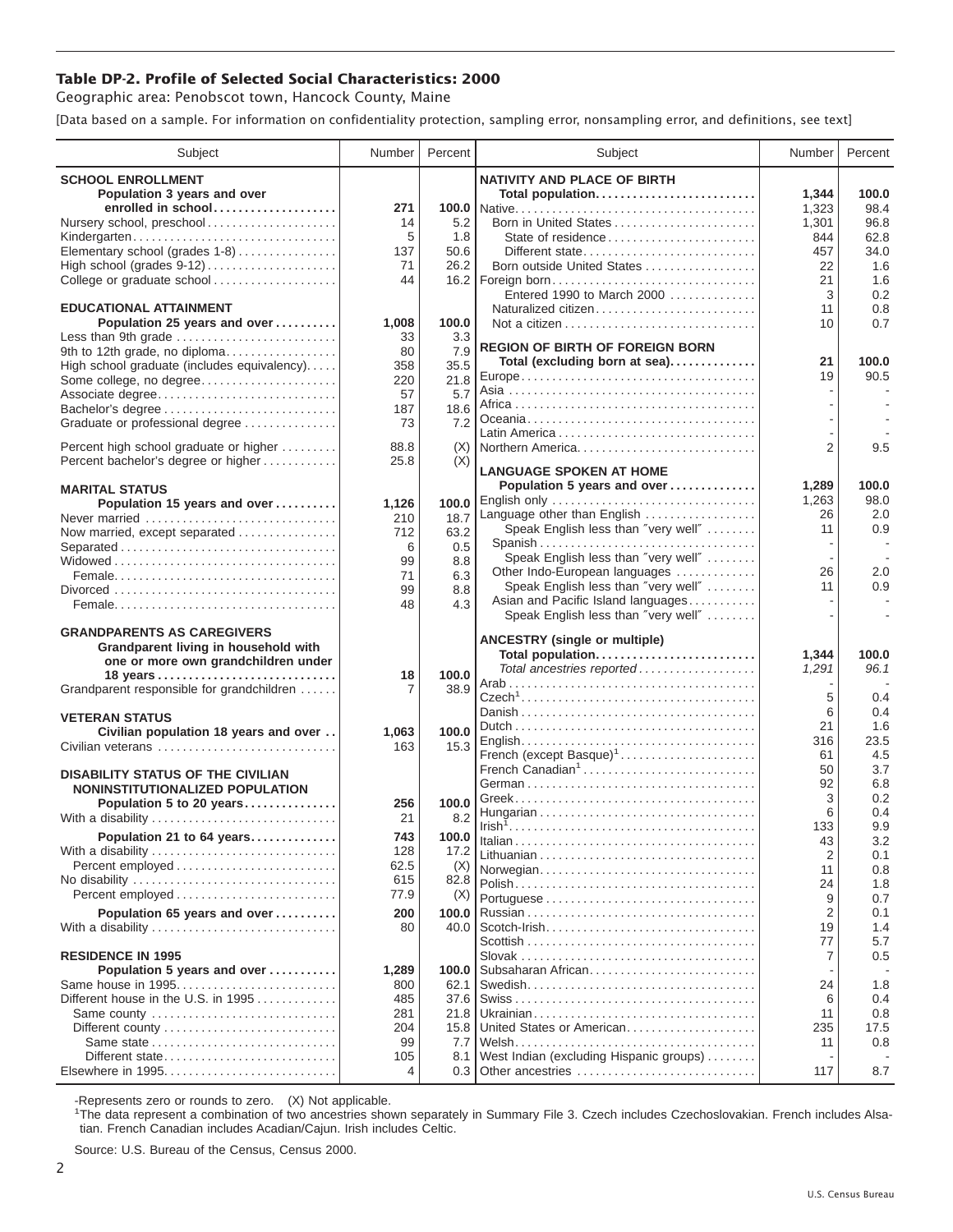## **Table DP-3. Profile of Selected Economic Characteristics: 2000**

Geographic area: Penobscot town, Hancock County, Maine [Data based on a sample. For information on confidentiality protection, sampling error, nonsampling error, and definitions, see text]

| Subject                                         | Number | Percent | Subject                                                                                | Number       | Percent    |
|-------------------------------------------------|--------|---------|----------------------------------------------------------------------------------------|--------------|------------|
| <b>EMPLOYMENT STATUS</b>                        |        |         | <b>INCOME IN 1999</b>                                                                  |              |            |
| Population 16 years and over                    | 1,106  | 100.0   | Households                                                                             | 530          | 100.0      |
| In labor force                                  | 637    | 57.6    | Less than \$10,000                                                                     | 47           | 8.9        |
| Civilian labor force                            | 634    |         |                                                                                        | 16           | 3.0        |
| Employed                                        | 597    |         |                                                                                        | 81           | 15.3       |
|                                                 | 37     |         |                                                                                        | 96           | 18.1       |
| Percent of civilian labor force                 | 5.8    | (X)     | $\frac{1}{2}$ \$35,000 to \$49,999                                                     | 130          | 24.5       |
|                                                 | 3      |         |                                                                                        | 99           | 18.7       |
| Not in labor force                              | 469    |         |                                                                                        | 31           | 5.8        |
| Females 16 years and over                       | 587    | 100.0   | \$100,000 to \$149,999                                                                 | 21           | 4.0        |
| In labor force                                  | 292    | 49.7    | \$150,000 to \$199,999                                                                 | 2            | 0.4        |
| Civilian labor force                            | 292    | 49.7    | \$200,000 or more                                                                      | 7            | 1.3        |
| Employed                                        | 270    | 46.0    | Median household income (dollars)                                                      | 37,232       | (X)        |
|                                                 |        |         |                                                                                        |              |            |
| Own children under 6 years                      | 74     | 100.0   | With earnings                                                                          | 425          | 80.2       |
| All parents in family in labor force            | 55     | 74.3    | Mean earnings (dollars) <sup>1</sup>                                                   | 42,758       | (X)        |
| <b>COMMUTING TO WORK</b>                        |        |         | With Social Security income                                                            | 173          | 32.6       |
| Workers 16 years and over                       | 588    | 100.0   | Mean Social Security income $(dollars)^1$                                              | 11,700<br>15 | (X)<br>2.8 |
| Car, truck, or van - - drove alone              | 437    | 74.3    | With Supplemental Security Income<br>Mean Supplemental Security Income                 |              |            |
| Car, truck, or van - - carpooled                | 77     | 13.1    | $\text{(dollars)}^1 \dots \dots \dots \dots \dots \dots \dots \dots \dots \dots \dots$ | 7,193        | (X)        |
| Public transportation (including taxicab)       | 8      | 1.4     | With public assistance income                                                          | 13           | 2.5        |
|                                                 | 21     | 3.6     | Mean public assistance income $(dollars)^1 \ldots$ .                                   | 946          | (X)        |
| Other means                                     | 8      |         | 1.4 With retirement income                                                             | 94           | 17.7       |
| Worked at home                                  | 37     | 6.3     | Mean retirement income $(dollars)1$                                                    | 8,974        | (X)        |
| Mean travel time to work $(minutes)^1$          | 23.4   | (X)     |                                                                                        |              |            |
|                                                 |        |         | Families                                                                               | 374          | 100.0      |
| <b>Employed civilian population</b>             |        |         | Less than \$10,000                                                                     | 13           | 3.5        |
| 16 years and over                               | 597    |         |                                                                                        | 8            | 2.1        |
| <b>OCCUPATION</b>                               |        |         | \$15,000 to \$24,999                                                                   | 39           | 10.4       |
| Management, professional, and related           |        |         | \$25,000 to \$34,999                                                                   | 79           | 21.1       |
| occupations                                     | 208    |         | $34.8$ \\ \$35,000 to \$49,999                                                         | 96           | 25.7       |
| Service occupations                             | 98     |         |                                                                                        | 86           | 23.0       |
| Sales and office occupations                    | 98     |         |                                                                                        | 30           | 8.0        |
| Farming, fishing, and forestry occupations      | 13     |         |                                                                                        | 15           | 4.0        |
| Construction, extraction, and maintenance       |        |         | \$150,000 to \$199,999                                                                 | 2            | 0.5        |
| occupations                                     | 107    |         | 17.9 \$200,000 or more                                                                 | 6            | 1.6        |
| Production, transportation, and material moving |        |         | Median family income (dollars)                                                         | 42,368       | (X)        |
| occupations                                     | 73     | 12.2    |                                                                                        |              |            |
|                                                 |        |         | Per capita income $(dollars)1$<br>Median earnings (dollars):                           | 20,035       | (X)        |
| <b>INDUSTRY</b>                                 |        |         | Male full-time, year-round workers                                                     | 30.921       | (X)        |
| Agriculture, forestry, fishing and hunting,     | 25     | 4.2     | Female full-time, year-round workers                                                   | 22,417       | (X)        |
|                                                 | 78     | 13.1    |                                                                                        |              |            |
| Manufacturing                                   | 75     | 12.6    |                                                                                        | Number       | Percent    |
| Wholesale trade                                 | 11     | 1.8     |                                                                                        | below        | below      |
|                                                 | 60     | 10.1    |                                                                                        | poverty      | poverty    |
| Transportation and warehousing, and utilities   | 18     | 3.0     | Subject                                                                                | level        | level      |
|                                                 | 8      | 1.3     |                                                                                        |              |            |
| Finance, insurance, real estate, and rental and |        |         |                                                                                        |              |            |
|                                                 | 15     | 2.5     | <b>POVERTY STATUS IN 1999</b>                                                          |              |            |
| Professional, scientific, management, adminis-  |        |         | Families<br>With related children under 18 years                                       | 15<br>15     | 4.0<br>8.6 |
| trative, and waste management services          | 32     | 5.4     | With related children under 5 years                                                    | 9            | 16.1       |
| Educational, health and social services         | 183    | 30.7    |                                                                                        |              |            |
| Arts, entertainment, recreation, accommodation  |        |         | Families with female householder, no                                                   |              |            |
| and food services                               | 48     | 8.0     | husband present                                                                        | 8            | 28.6       |
| Other services (except public administration)   | 39     | 6.5     | With related children under 18 years                                                   | 8            | 28.6       |
| Public administration                           | 5      | 0.8     | With related children under 5 years                                                    | 5            | 62.5       |
|                                                 |        |         |                                                                                        |              |            |
| <b>CLASS OF WORKER</b>                          |        |         |                                                                                        | 100          | 8.0        |
| Private wage and salary workers                 | 428    |         | 71.7 18 years and over                                                                 | 64           | 6.5        |
| Government workers                              | 70     | 11.7    | 65 years and over                                                                      | 21           | 10.5       |
| Self-employed workers in own not incorporated   |        |         | Related children under 18 years                                                        | 34           | 12.5       |
|                                                 | 99     | 16.6    | Related children 5 to 17 years                                                         | 23           | 10.6       |
| Unpaid family workers                           |        |         | Unrelated individuals 15 years and over                                                | 41           | 21.2       |

-Represents zero or rounds to zero. (X) Not applicable.

<sup>1</sup>If the denominator of a mean value or per capita value is less than 30, then that value is calculated using a rounded aggregate in the numerator. See text.

Source: U.S. Bureau of the Census, Census 2000.